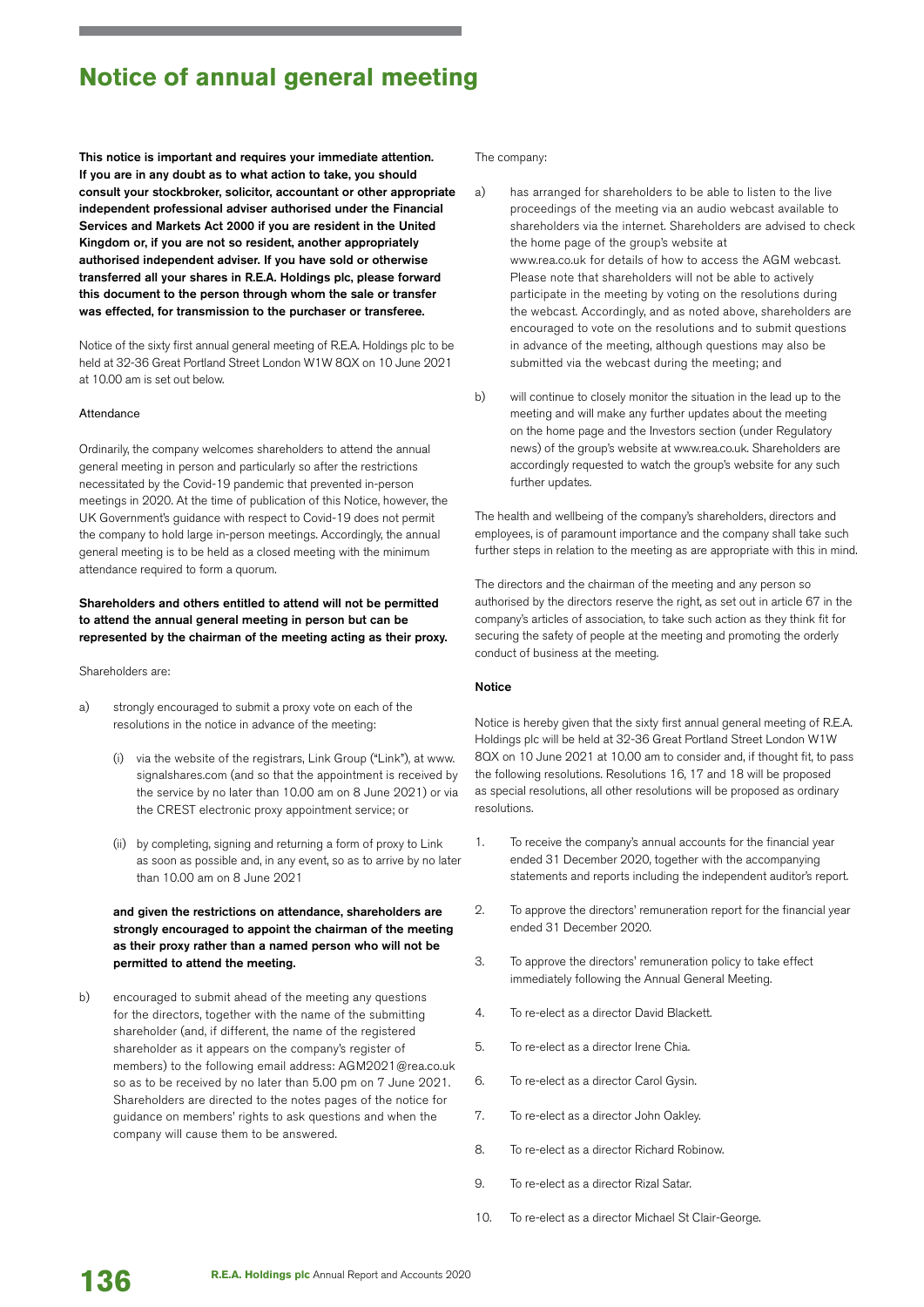**Notice of AGM Notice of AGM**

11. To re-appoint MHA MacIntyre Hudson, chartered accountants, as auditor of the company to hold office until the conclusion of the next annual general meeting of the company at which accounts are laid before the meeting.

- 12. To authorise the audit committee to determine and approve the remuneration of the independent auditor.
- 13. That the company is generally and unconditionally authorised for the purposes of section 701 of the Companies Act 2006 to make market purchases (within the meaning of section 693(4) of the Companies Act 2006) of any of its ordinary shares on such terms and in such manner as the directors may from time to time determine provided that:
	- (a) the maximum number of ordinary shares which may be purchased is 5,000,000 ordinary shares;
	- (b) the minimum price (exclusive of expenses, if any) that may be paid for each ordinary share is £1.00;
	- (c) the maximum price (exclusive of expenses, if any) that may be paid for each ordinary share is an amount equal to the higher of: (i) 105 per cent of the average of the middle market quotations for the ordinary shares in the capital of the company as derived from the Daily Official List of the London Stock Exchange for the five business days immediately preceding the day on which such share is contracted to be purchased and (ii) the higher of the last independent trade of an ordinary share and the current highest independent bid on the London Stock Exchange; and
	- (d) unless previously renewed, revoked or varied, this authority shall expire at the conclusion of the annual general meeting of the company to be held in 2022 (or, if earlier, on 30 June 2022)

provided further that:

- notwithstanding the provisions of paragraph (a) above, the maximum number of ordinary shares that may be bought back and held in treasury at any one time is 400,000 ordinary shares; and
- (ii) notwithstanding the provisions of paragraph (d) above, the company may, before this authority expires, make a contract to purchase ordinary shares that would or might be executed wholly or partly after the expiry of this authority, and may make purchases of ordinary shares pursuant to it as if this authority had not expired.
- 14. That the directors be and are hereby generally and unconditionally authorised for the purposes of section 551 of the Companies Act 2006 (the "Act") to exercise all the powers of the company to allot, and to grant rights to subscribe for or to convert any security into, shares in the capital of the company (other than 9 per cent cumulative preference shares) up to an aggregate nominal amount (within the meaning of sub-sections (3) and (6) of section 551 of the Act) of £3,662,554; such authorisation to expire at the conclusion of the next annual general meeting of the company (or, if earlier, on 30 June 2022), save that the company may before such expiry make any offer or agreement which would or might require shares to be allotted, or rights to be granted, after such expiry and the directors may allot shares, or grant rights to

subscribe for or to convert any security into shares, in pursuance of any such offer or agreement as if the authorisations conferred hereby had not expired.

- 15. That the directors be and are hereby generally and unconditionally authorised for the purposes of section 551 of the Companies Act 2006 (the "Act") to exercise all the powers of the company to allot, and to grant rights to subscribe for or to convert any security into, 9 per cent cumulative preference shares in the capital of the company ("preference shares") up to an aggregate nominal amount (within the meaning of sub- sections (3) and (6) of section 551 of the Act) of £24,000,000, such authorisation to expire at the conclusion of the next annual general meeting of the company (or, if earlier, on 30 June 2022), save that the company may before such expiry make any offer or agreement which would or might require preference shares to be allotted or rights to be granted, after such expiry and the directors may allot preference shares, or grant rights to subscribe for or to convert any security into preference shares, in pursuance of any such offer or agreement as if the authorisations conferred hereby had not expired.
- 16. That the directors be and are hereby given power:
	- (a) for the purposes of section 570 of the Companies Act 2006 (the "Act") and subject to the passing of resolution 14 set out in the notice of the 2021 annual general meeting, to allot equity securities (as defined in sub- section (1) of section 560 of the Act) of the company for cash pursuant to the authorisation conferred by the said resolution 14; and
	- (b) for the purposes of section 573 of the Act, to sell ordinary shares (as defined in sub-section (1) of section 560 of the Act) in the capital of the company held by the company as treasury shares for cash.

 as if section 561 of the Act did not apply to the allotment or sale, provided that such powers shall be limited:

(i) to the allotment of equity securities for cash in connection with a rights issue or open offer in favour of holders of ordinary shares and to the sale of treasury shares by way of an invitation made by way of rights to holders of ordinary shares, in each case in proportion (as nearly as practicable) to the respective numbers of ordinary shares held by them on the record date for participation in the rights issue, open offer or invitation (and holders of any other class of equity securities entitled to participate therein or, if the directors consider it necessary, as permitted by the rights of those securities) but subject in each case to such exclusions or other arrangements as the directors may consider necessary or appropriate to deal with fractional entitlements, treasury shares (other than treasury shares being sold), record dates or legal, regulatory or practical difficulties which may arise under the laws of any territory or the requirements of any regulatory body or stock exchange in any territory whatsoever; and otherwise than as specified at paragraph (i) of this resolution, to the allotment of equity securities and the sale of treasury shares up to an aggregate nominal amount (calculated, in the case of the grant of rights to subscribe for, or convert any security into, shares in the capital of the company, in accordance with sub-section (6) of section 551 of the Act) of £549,381; and shall expire at the conclusion of the next annual general meeting of the company (or, if earlier, on 30 June 2022), save that

**R.E.A. Holdings plc** Annual Report and Accounts 2020<br>**137**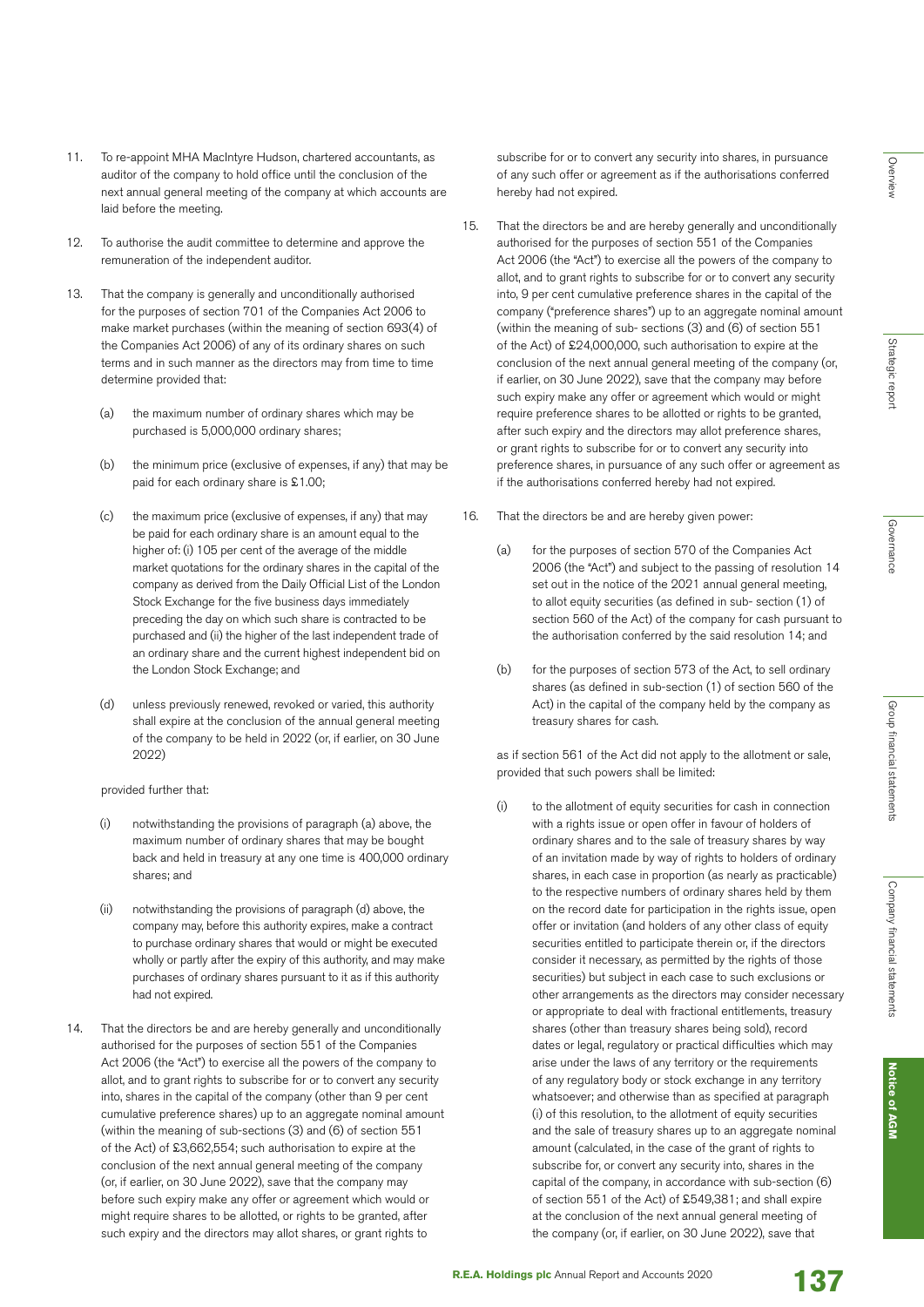# **Notice of annual general meeting** continued

the company may before such expiry make any offer or agreement which would or might require equity securities to be allotted, or treasury shares to be sold, after such expiry and the directors may allot equity securities or sell treasury shares, in pursuance of any such offer or agreement as if the power conferred hereby had not expired.

- 17. That the directors be and are hereby given power, in addition to the power given by resolution 16:
	- (a) for the purposes of section 570 of the Companies Act 2006 (the "Act") and subject to the passing of resolution 14 and 16 set out in the notice of the 2021 annual general meeting, to allot equity securities (as defined in sub- section (1) of section 560 of the Act) of the company for cash pursuant to the authorisation conferred by the said resolution 14; and
	- (b) for the purposes of section 573 of the Act, to sell ordinary shares (as defined in sub-section (1) of section 560 of the Act) in the capital of the company held by the company as treasury shares for cash.

 as if section 561 of the Act did not apply to the allotment or sale, provided that such powers shall be:

- (i) used only for the purposes of financing (or refinancing, if the authority is to be used within six months after the original transaction) a transaction which the directors have determined to be an acquisition or other capital investment of a kind contemplated by the Statement of Principles on Disapplying Pre-Emption Rights most recently published by the Pre-Emption Group prior to the date of this notice, or for any other purposes as the Company in general meeting may at any time by special resolution determine; and
- (ii) limited to the allotment of equity securities for cash and the sale of treasury shares up to an aggregate nominal amount (calculated, in the case of the grant of rights to subscribe for, or convert any security into, shares in the capital of the company, in accordance with sub-section (6) of section 551 of the Act) of £549,381,

 and shall expire at the conclusion of the next annual general meeting of the company (or, if earlier, on 30 June 2022), save that the company may before such expiry make any offer or agreement which would or might require equity securities to be allotted, or treasury shares to be sold, after such expiry and the directors may allot equity securities or sell treasury shares, in pursuance of any such offer or agreement as if the power conferred hereby had not expired.

18. That a general meeting of the company other than an annual general meeting may be called on not less than 14 clear days' notice.

By order of the board **R.E.A. SERVICES LIMITED Secretary** 26 April 2021

Registered office: First Floor 32-36 Great Portland Street London W1W 8QX

Registered in England and Wales no: 00671099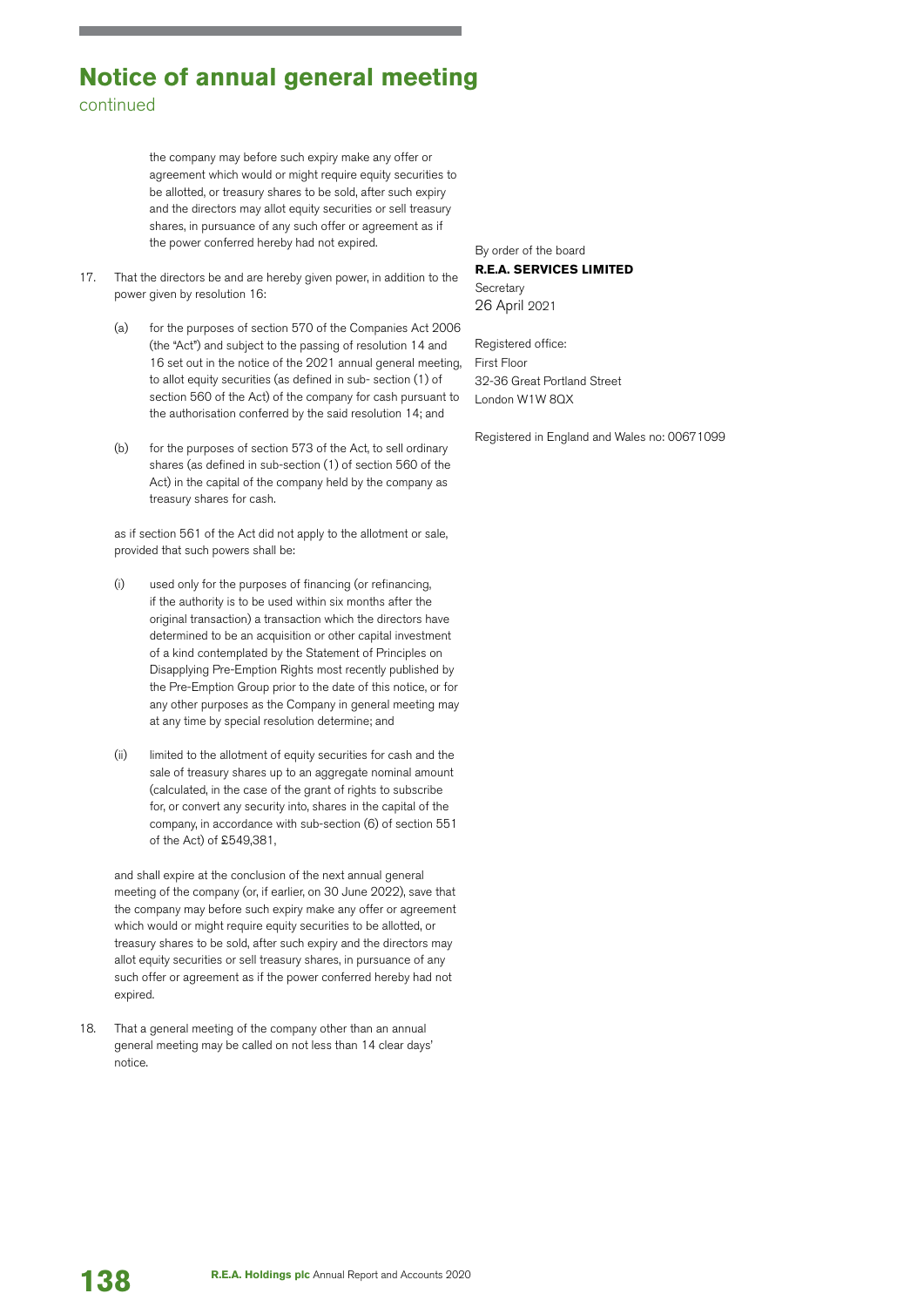The sections of the accompanying Directors' report entitled "Directors", "Acquisition of the company's own shares", "Authorities to allot share capital", "Authority to disapply pre-emption rights", "General meeting notice period" and "Recommendation" contain information regarding, and recommendations by the board of the company as to voting on, resolutions 4 to 10 and 13 to 18 set out above in this notice of the 2021 annual general meeting of the company (the "2021 Notice").

With respect to the 2021 annual general meeting, all shareholders are advised that they and their respective proxies will not be allowed to attend the meeting in person. An entitlement to attend, as referred to below, will not allow such persons to attend the meeting in person. Please refer to the introduction to this notice for more information.

The company specifies that in order to have the right to attend and vote at the annual general meeting (and also for the purpose of determining how many votes a person entitled to attend and vote may cast), a person must be entered on the register of members of the company at close of business on 8 June 2021 or, in the event of any adjournment, at close of business on the date which is two days before the day of the adjourned meeting. Changes to entries on the register of members after this time shall be disregarded in determining the rights of any person to attend or vote at the meeting (please refer to the introduction to this notice for information on attendance with respect to the 2021 annual general meeting).

As at the date of the 2021 Notice, the dividends payable on 30 June 2019, 31 December 2019 and 30 June 2020 to holders of preference shares have been in arrear for a period of more than 6 months; as such the holders of preference shares pursuant to the articles of association of the company are entitled to attend and vote at the 2021 annual general meeting of the company (please refer to introduction to this notice for information on attendance with respect to the 2021 annual general meeting).

Both the holders of ordinary shares and holders of preference shares (the "shares") are therefore entitled to attend and vote at the 2021 annual general meeting (please refer to introduction to this notice for information on attendance with respect to the 2021 annual general meeting). A holder of shares may appoint another person as that holder's proxy to exercise all or any of the holder's rights at the annual general meeting. A holder of shares may appoint more than one proxy in relation to the meeting provided that each proxy is appointed to exercise the rights attached to (a) different share(s) held by the holder. A proxy need not be a member of the company. A form of proxy for the meeting can be requested from the company's registrars: Link Group, 10th Floor, Central Square, 29 Wellington Street, Leeds LS1 4DL (telephone number +44 (0) 371 664 0300). To be valid, forms of proxy and other written instruments appointing a proxy must be received by post or by hand (during normal business hours only) by the company's registrars, Link Group, PXS, 10th Floor, Central Square, 29 Wellington Street, Leeds LS1 4DL by no later than 10.00 am on 8 June 2021.

Alternatively, appointment of a proxy may be submitted electronically by using either Link's share portal at www.signalshares.com (and so that the appointment is received by the service by no later than 10.00 am on 8 June 2021) or the CREST electronic proxy appointment service as described below. Given the restrictions on attendance, shareholders are strongly encouraged to appoint the chairman of the meeting as their proxy rather than a named person who will not be permitted to attend the meeting.

Shareholders who have not already registered for Link's share portal may do so by registering as a new user at www.signalshares.com and giving the investor code as shown on their share certificate).

CREST members may register the appointment of a proxy or proxies for the annual general meeting and any adjournment(s) thereof through the CREST electronic proxy appointment service by using the procedures described in the CREST Manual (available via www.euroclear.com/ CREST) subject to the company's articles of association. CREST personal members or other CREST sponsored members, and those CREST members who have appointed (a) voting service provider(s), should refer to their CREST sponsor or voting service provider(s), who will be able to take the appropriate action on their behalf.

In order for a proxy appointment or instruction regarding a proxy appointment made or given using the CREST service to be valid, the appropriate CREST message (a "CREST proxy instruction") must be properly authenticated in accordance with the specifications of Euroclear UK and Ireland Limited ("Euroclear") and must contain the required information as described in the CREST Manual (available via www. euroclear.com/CREST). The CREST proxy instruction, regardless of whether it constitutes a proxy appointment or an instruction to amend a previous proxy appointment, must, in order to be valid be transmitted so as to be received by the company's registrars (ID: RA10) by 10.00 am on 8 June 2021. For this purpose, the time of receipt will be taken to be the time (as determined by the time stamp applied to the message by the CREST applications host) from which the company's registrars are able to retrieve the message by enquiry to CREST in the manner prescribed by CREST. The company may treat as invalid a CREST proxy instruction in the circumstances set out in Regulation 35(5) (a) of the Uncertificated Securities Regulations 2001.

CREST members and, where applicable, their CREST sponsors or voting service provider(s) should note that Euroclear does not make available special procedures in CREST for particular messages. Normal system timings and limitations will therefore apply in relation to the input of CREST proxy instructions. It is the responsibility of the CREST member concerned to take (or, if the CREST member is a CREST personal member or sponsored member or has appointed (a) voting service provider(s), to procure that such member's CREST sponsor or voting service provider(s) take(s)) such action as shall be necessary to ensure that a message is transmitted by means of the CREST system by any particular time. In this connection, CREST members and, where applicable, their CREST sponsors or voting service provider(s) are referred, in particular, to those sections of the CREST Manual concerning practical limitations of the CREST system and timings.

The rights of members in relation to the appointment of proxies described above do not apply to persons nominated under section 146 of the Companies Act 2006 to enjoy information rights ("nominated persons") but a nominated person may have a right, under an agreement with the member by whom such person was nominated, to be appointed (or to have someone else appointed) as a proxy for the annual general meeting. If a nominated person has no such right or does not wish to exercise it, such person may have a right, under such an agreement, to give instructions to the member as to the exercise of voting rights.

Any corporation which is a member can appoint one or more corporate representatives who may exercise on its behalf all of its powers as a member provided that they do not do so in relation to the same shares.